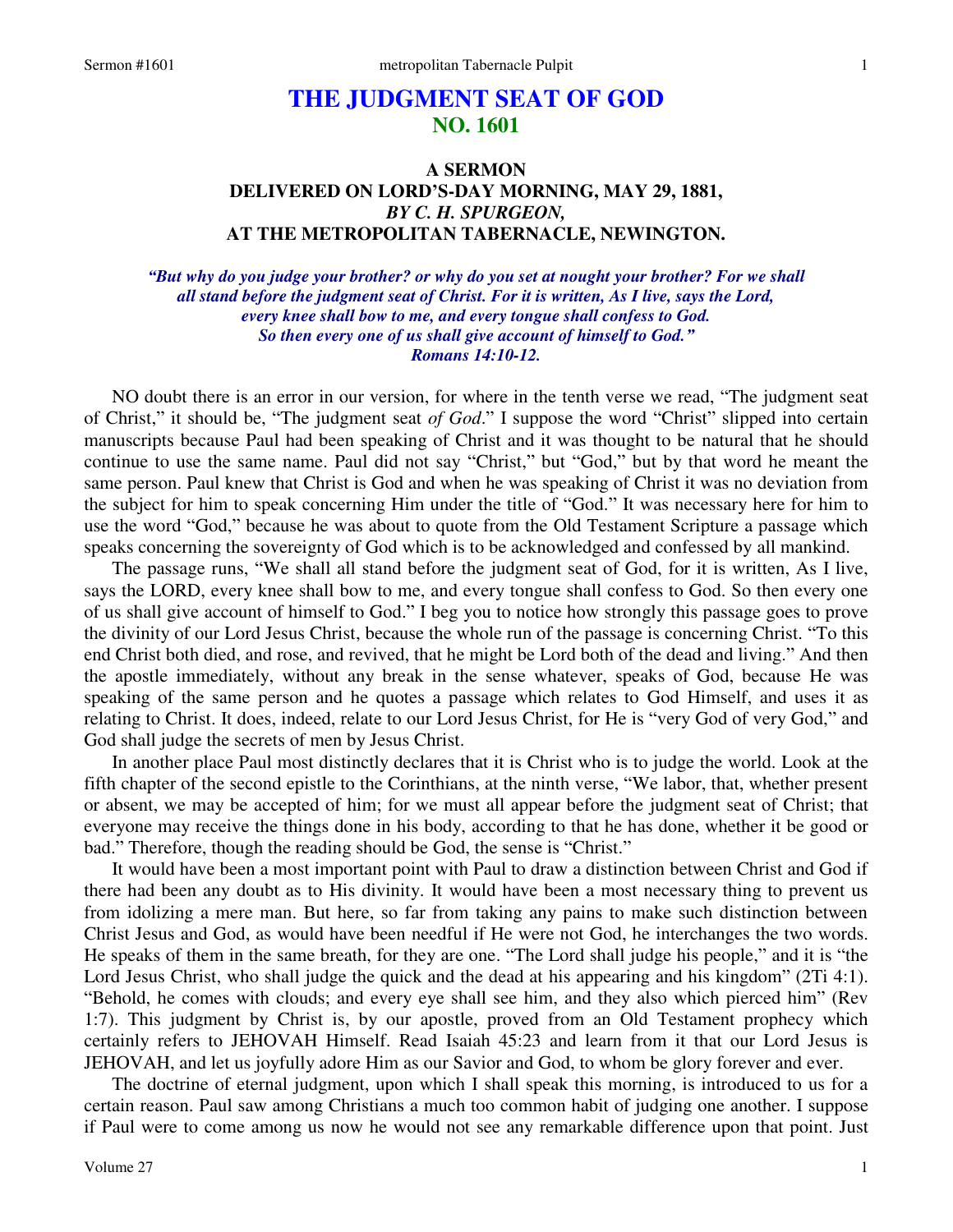then the bulk of the converts were Jews, and as such, they brought into the Christian church their former religious habits—those men who had devoutly kept the ceremonial law felt as if they would violate their consciences if they did not continue to keep its more prominent precepts. And though they gave up certain of its observances which were evidently abolished by the Gospel, they kept up others, such as special days for religious fasts and feasts.

 Many true but weak believers were very scrupulous about what they should eat, thinking to keep up the legal distinction between meats clean and unclean. At the same time, the church had in her midst men who said, and said correctly, "The coming of Christ has done away with the old dispensation. These holy days are all types and shadows whose substance is in Christ. Has not the Lord shown to Peter, who is the minister of the circumcision, that henceforth nothing is common or unclean?" The men of strong faith blamed their weaker brethren for being superstitious, and by their superstition, bringing a yoke of bondage upon themselves. "No," replied the weaker sort, "we are not superstitious. We are conscientious, while you go much too far in your liberty and cause us to stumble."

 Thus while the strong looked down upon the weak, almost doubting whether they could have come into the liberty of Christ at all, the weak condemned the strong, almost charging them with turning their liberty into licentiousness. They were both wrong, for they were judging one another. Paul, who was himself most strongly opposed to the Judaizing party, and in every respect came out clear and straight upon the bold lines of Christian liberty, was, nevertheless, so actuated by the spirit of his Master that he was ready to be all things to all men, and seeing grave peril of dissension where all should be love, he rushed into the breach and he said, "Do not judge one another: what have you to do with judging?

 There is a judgment yet to come." He mentioned the future judgment on purpose, that by its powerful influence upon their minds they might be taken away from the frivolous amusement, for it does not come to much more—the frivolous amusement, the mischievous meddlesomeness of judging one another, when already the judge is at the door.

Let us linger a minute over this practical point and see how Paul rebukes the spirit of judging one another. First, he says in effect that it is *unnatural*. "Why do you judge your brother? Why do you set at nought your brother? He whom you judge or despise is your brother. You have called the weak one superstitious, but he is your brother. You have called the strong man licentious because he enjoys his liberty, but he is your brother."

 If we must needs judge, certainly it should not be those who are linked to us by the ties of spiritual relationship. Are not all believers one family in Christ? Wherever the root of the matter is to be found, there exists an overwhelming argument for undying unity. Why, then, will you take your brother by the throat and drag him before your judgment seat and make him answer to you, brother to brother, and then condemn him? Shall a brother condemn a brother? When the outside world censures Christians, we understand it, for they hated our Master and they will hate us. But inside the charmed circle of Christian communion there should be esteem for one another, a defending of each other—we should be anxious to apologize for infirmity than to discover imperfection. Far be it from us to find flaws where they do not exist. Would to God it were so, that perfect love cast out all suspicion of one another, and that we had confidence in each other, because Christ our Lord will hold up our brethren even as He has upheld ourselves.

 This judging among Christians, then, is, first of all, unnatural. And, next, it is *an anticipation of the judgment day*. There is to come a day when men shall be judged—judged after a better fashion than you and I can judge. How dare we, then, travesty God's great assize by ourselves mounting the throne and pretending to rehearse the solemn transactions of that tremendous hour? Judgment will come soon enough—may the Lord have mercy upon us in that day. My brother, why need you hurry it on by yourself ascending the throne? Cannot God do His own work? "Vengeance is mine: I will repay," says the Lord.

 We need not spend our time in perpetually trying to discern between the tares and the wheat. The tares to which the Savior referred in that parable were so like the wheat that men could not tell which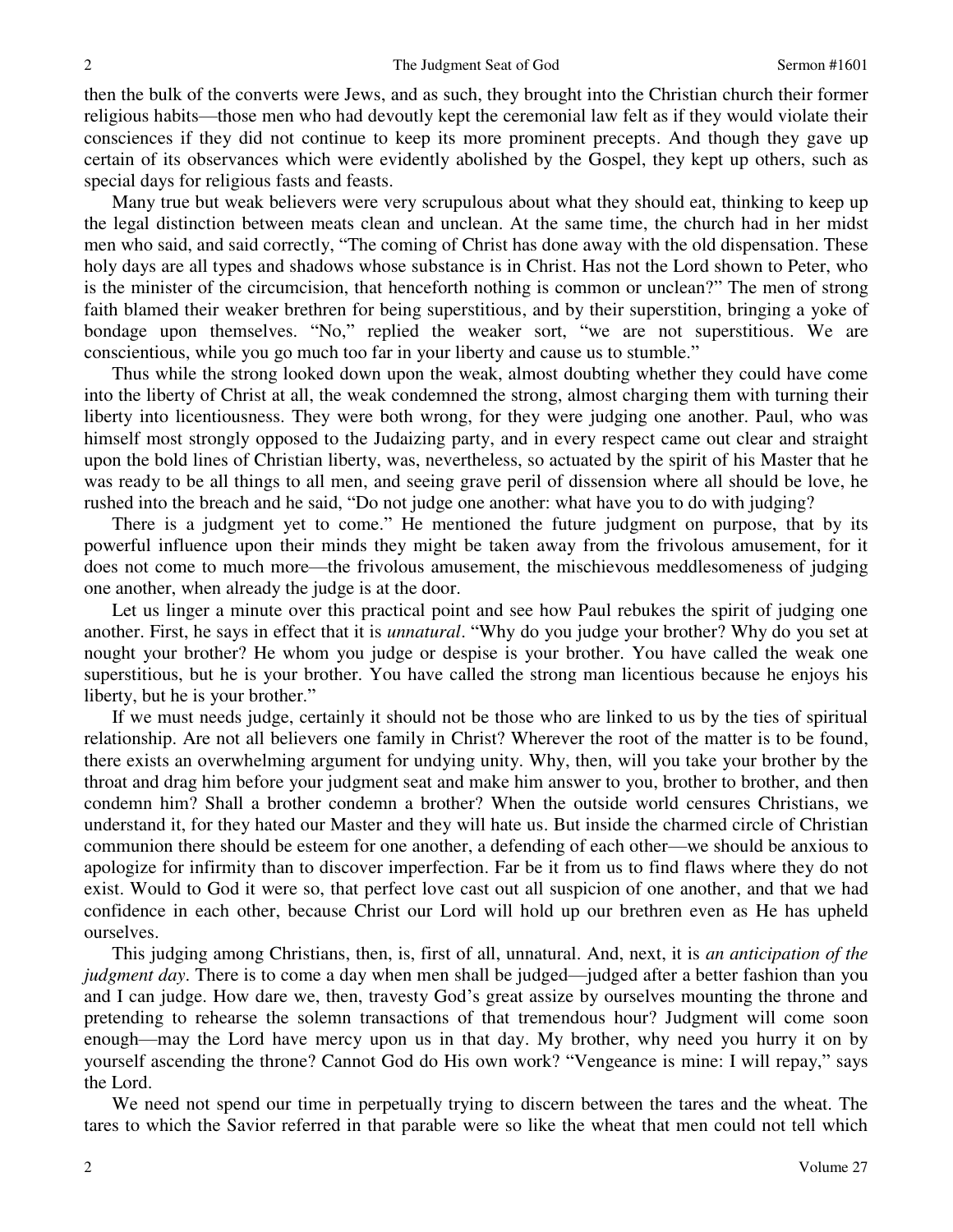#### Sermon #1601 **Sermon #1601** The Judgment Seat of God 3

was which, and His command was, "Let both grow together until the harvest." At harvest time He will give the reapers directions for separating between the real wheat and that which was a mockery of it. As for us, the saints shall judge the world, but for the present the order is, "judge nothing before the time." We can separate between the outwardly vile and the outwardly pure, by marks which God has given us, such as these—"By their fruits you shall know them" and, "If any man love not the Lord Jesus let him be anathema." As guardians of the church's honor, we are bound to use these rules.

 But between a brother and brother, differing on minor points, between Christian and Christian, each one obeying his conscience, we are not to exercise mutual condemnation. Come hither, brethren! Here is work enough for you all in dragging the great net to shore. What are you doing there? Sitting down and trying to put the good into vessels and cast the bad away? That work may be left till later on, but now let us drag the net to shore. Haul away, brethren, with all your might! By-and-by shall come the time for reckoning up the results of our fishery, and separating between the seeming and the true.

 Moreover, we not only anticipate the judgment, but we *impudently intrude ourselves into the office and prerogative of Christ* when we condemn the saints. "We must all appear before the judgment seat of Christ"—that is the true throne of judgment. How many times have I had to appear before the judgment seat of my fellow men! Sometimes one's motives are impugned. Another time one's actions, or mode of speech, or way of managing church affairs. Well, it is a small matter for us to appear before man's judgment seat—we may very well refuse to put in an appearance at all, for man is not our master and we are not bound to answer to his summons.

 Why is it that so many brethren seem to think that they are masters and have a right to judge the Lord's servants? I know some Christians who not only form judgments, and very severe judgments, upon all that are round them as to the facts that come under their notice, but they also, without any facts whatever, conceive notions concerning persons whom they have never seen and are full of obstinate prejudices against them. Many twist words into meanings which they were never intended to mean by the person who used them, and others, even without so much as the excuse of misunderstanding words, sit down and imagine evil against their brethren. They dream that they are slighted and then hard judgments follow. Once imagine that you are badly treated and then you will think that everything is done out of spite to you—and the next thing is to think spitefully of others.

 There are persons about who are liberally gifted in the line of gossip who by their talk would make you think that you were living in Sodom and Gomorrah, if not in Tophet. You are made to fear that everyone you have trusted is a vile deceiver, that every man who is zealous is mercenary, that every minister is preaching in public what he secretly disbelieves, that every generous subscriber only gives out of pride, that, in fact, you are living in a place where the race of Judas Iscariot is to be seen, reproduced ten thousand times over. One goes to bed and cannot sleep after talking to these tale-bearers. The consolation is that there is no truth in their wonderful discoveries. These slanderous statements are a base burlesque of judgment and nothing more.

 Why are they thought so much of? After you and I have done our best to hold our mimic court and have summoned this man and that man before us, what is it at its best but child's play, and at its worst a violent usurpation of the rights of Christ Jesus who alone reigns as lawgiver in the midst of His church today, and who will sit as judge on the clouds of heaven by-and-by to judge the world in righteousness?

 The apostle argues strongly against this evil spirit of censoriousness in the Christian church and to give a knock-down blow to it, he says, "It is all *needless*. You need not judge one another, for both your brother and yourself will stand before the judgment seat of God. There is no need of your condemnation, for if any man is worthless, the Judge will condemn him—you may not interfere with the business of the great Supreme—He will manage the affairs of men far better than you can."

 Yet more, your judgment is *unprofitable*. You would spend your time much more profitably if you would recollect that you, who can be so exact and severe in pointing out this fault here, and the other fault there, will be yourselves examined by an unerring eye. Your own account books have to be sent in and to be examined item by item—therefore look well to your own matters. If you were watching your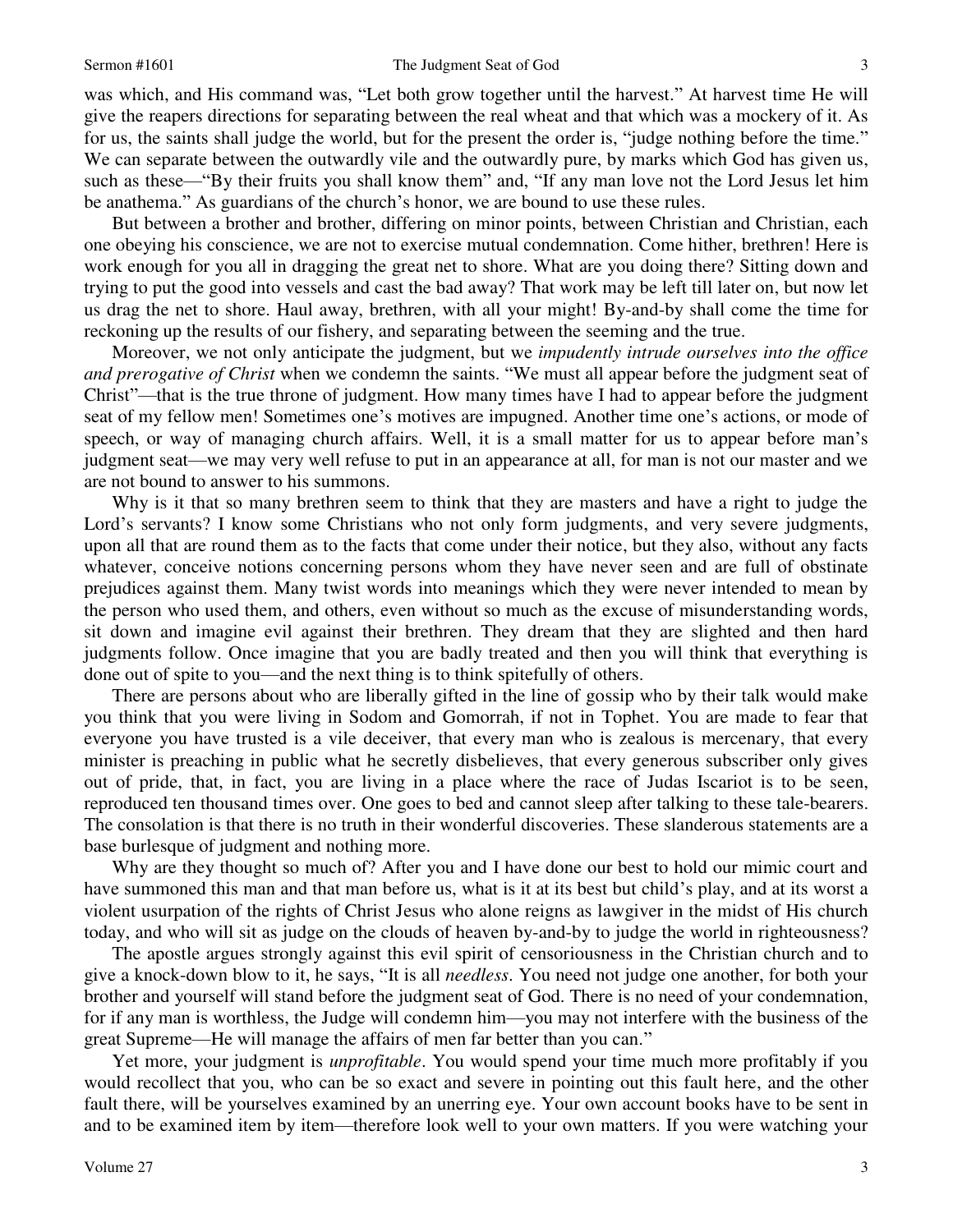own heart, out of which are the issues of life, if you were watching your own tongue and bridling it, and so mastering your whole body, if you were watching your own opportunities for usefulness, if you were observing your Master's eye as a handmaiden looks to her mistress, you would be doing something that would pay you far better than censuring others, something much more to the glory of God, much more to the gain of the church, much more to the comfort of your own soul. So the apostle winds up by saying, according to the most forcible rendering of the original, "We must each one of us give an account of himself to God."

 Brothers, Sisters, I bring these truths before you because they are meant for brothers in Christ and not so much for the outside world. It is to those who have faith and are in the family of love, that the word of warning is given that we do not judge, and to us the argument is addressed that we shall each one give an account for himself to God. I do not know that you specially need a warning against unkind judgments, but I know that you may need it, even as other churches have done. I am very thankful that we have not been much disturbed with this great evil but, still, it does come up among all Christian people more or less.

 I read the other day in an interesting pamphlet about the Apocalypse, a note which furnishes me with an illustration. The writer endeavors to explain why the tribe of Dan is not mentioned in the Book of Revelation as having its chosen twelve thousand. All the other tribes are there, but Dan is missed and Manasseh is put in his place. The author says it is because Dan signifies "judgment," or "one that judges." He says—"These 'judges of evil thoughts' have been sad troublers in Israel in all ages, not fearing to judge their brother and set at nought their brother, they have judged everything and everybody but themselves. All who have not pronounced their Shibboleth, nor seen eye to eye with them, have been adjudged as heretics, not to be tolerated, but tabooed to the extent of their ability. In vain for them has it been written, 'Judge nothing before the time, until the Lord come, who will bring to light the hidden things of darkness and make manifest the counsels of the hearts.'

"Like their great ancestor of this tribe, they deal in foxes and firebrands, and too often set on fire their neighbors' standing corn, an act we have never been able to commend even in Samson. This predilection for foxes and firebrands has unhappily developed in the seed of Dan to this day. And so in the place of Dan, *The Judge*, we get Manasseh, *One who forgets*, one who, though cast off by his brethren, forgets and forgives their injuries, and we account it a *good exchange*. And in the New Jerusalem home, where failure will be no more, Dan, 'a serpent in the way,' or 'a lion's whelp,' would be as much out of *work* as out of *place*." If any of the Danites hear or read this, let them pray for grace to change their habits and natures.

**I.** Now I come to the doctrine itself, the solemn doctrine of judgment to come. May God make it impressive to our hearts. Our thoughts are now directed to the future judgment and we notice concerning it, first, that THE JUDGMENT WILL BE UNIVERSAL.

"For we shall all stand before the judgment seat of God. For it is written, As I live, says the Lord, every knee shall bow to me, and every tongue shall confess to God." There will come a judgment, then, for all classes of persons—for the strong brother who with his knowledge of Christian liberty went as far as he should, perhaps further than he ought to have gone. He judged himself to be right in the matter, but he must stand before the judgment seat of Christ about it.

 There will also be a judgment for the weak brother. He who was so scrupulous and precise ought not to be censuring the other man who felt free in his conscience, for he will himself stand before the judgment seat of God. No elevation in piety will exclude us from that last solemn test and no weakness will serve as an excuse. The man of one and the man of ten talents must alike be reckoned with. Weak Christians are exempted from many trials by the gentleness of God, but not from the ultimate trial, for we shall each one of us give an account of himself unto God—the strong and the weak. The men who bore office in the church will have to answer for it, even as says the apostle Paul in Hebrews 13:17, "They watch for your souls, as they that must give an account."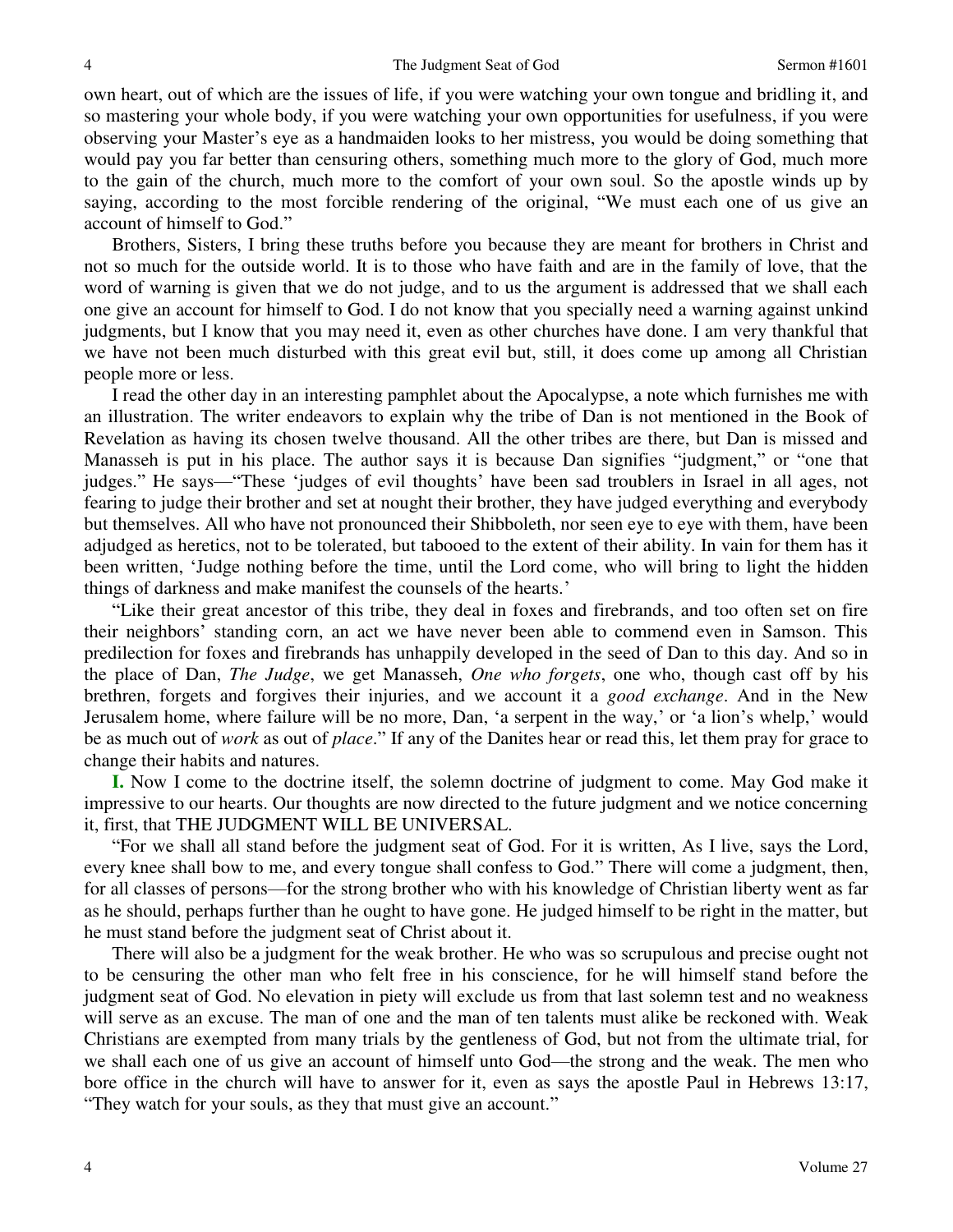And again "It is required in stewards, that a man be found faithful: he that judges me is the Lord." I could, on bended knees ask your pity for myself, having to minister to so large a congregation and with so much larger a congregation outside to whom I weekly minister through the press. Ah me, who is sufficient for these things? Who shall be found faithful in such a position? I think all ministers might, with tears in their eyes, cry to you, "Brethren, pray for us." It will be the height of my ambition to be clear of the blood of all men. If, like George Fox, I can say in dying, "I am clear, I am clear," that were almost all the heaven I could wish for. Oh to discharge one's ministry aright and to be able to render an account like that of Paul, who said, "I have fought a good fight, I have kept the faith." This is my soul's longing.

 Yes, but not only will ministers, deacons, elders and persons who had high standing in the church have to appear before the judgment seat of Christ, but so will the most obscure of the members of the church and those secret ones who never dared to take up membership at all. You will not be able to hide away forever. The man with the one talent must be summoned before his Lord as certainly as the man with ten and of each one a reckoning shall be taken. In our Lord's parables it is always the King's own servants that are called before him. "The lord of those servants comes and reckons with them." Our Master will say to each one of His servants, "Give an account of your stewardship." "God shall judge the righteous and the wicked." "For we shall all stand before the judgment seat of God."

 I have not time or space to enter into the differences of that judgment as it regards the righteous and the wicked, but I confine myself to the one fact that all mankind will be judged, according to the Word of the Lord in the second chapter of the epistle to the Romans, at the fifth verse—"The day of wrath and revelation of the righteous judgment of God; who will render to every man according to his deeds: to them who by patient continuance in well doing seek for glory and honor and immortality, eternal life: but unto them that are contentious, and do not obey the truth, but obey unrighteousness, indignation and wrath, tribulation and anguish, upon every soul of man that does evil, of the Jew first, and also of the Gentile; but glory, honor, and peace, to every man that works good, to the Jew first, and also to the Gentile: for there is no respect of persons with God."

 What a motley throng will gather at that assize of all nations and peoples and tongues. Persons of all ages, too. You boys and girls, and you who have lived through a long life. Kings and princes will be there to give in their weighty account, and senators and judges to answer to their Judge. And then the multitude of the poor and needy, and those that live neglecting God, and forgetful of their souls—they must all be there. It is a universal judgment.

 John says, "I saw the dead, small and great, stand before God." Both sheep and goats shall gather before the great dividing Shepherd—the wise and foolish virgins shall both hear the midnight cry. The house on the rock and the house on the sand shall alike be tested by the last tremendous storm. Tares and wheat alike shall ripen. Bad fish and good shall be sorted out from the net, while the multitudes outside—the nations that knew not God—shall all, without exception, hear with trembling the summons to the dread tribunal.

 Saints and sinners too, only on what a different footing, are all to be judged out of the books and out of the Book of Life. Thus says the Word of the Lord—"We must all appear before the judgment seat of Christ; that every one may receive the things done in his body, according to that he has done, whether it was good or bad." To the saints the judgment of the things done shall be according to righteousness, for these things shall be taken in evidence that they were indeed reconciled to God. The Judge will say, "Come, you blessed of my Father, inherit the kingdom prepared for you from before the foundations of the world."

 And then shall come the evidence—"For I was an hungred and you gave me meat; thirsty, and you gave me drink," and so on. These fruits shall be the evidence that they were in Christ—the evidence of their being justified by faith. While on the other hand, the sour and bitter fruit of the ungodly shall be an evidence that they were not planted of the Lord—"I was an hungred, and you gave me no meat; I was thirsty, and you gave me no drink; sick and in prison, and you did not minister unto me." We need have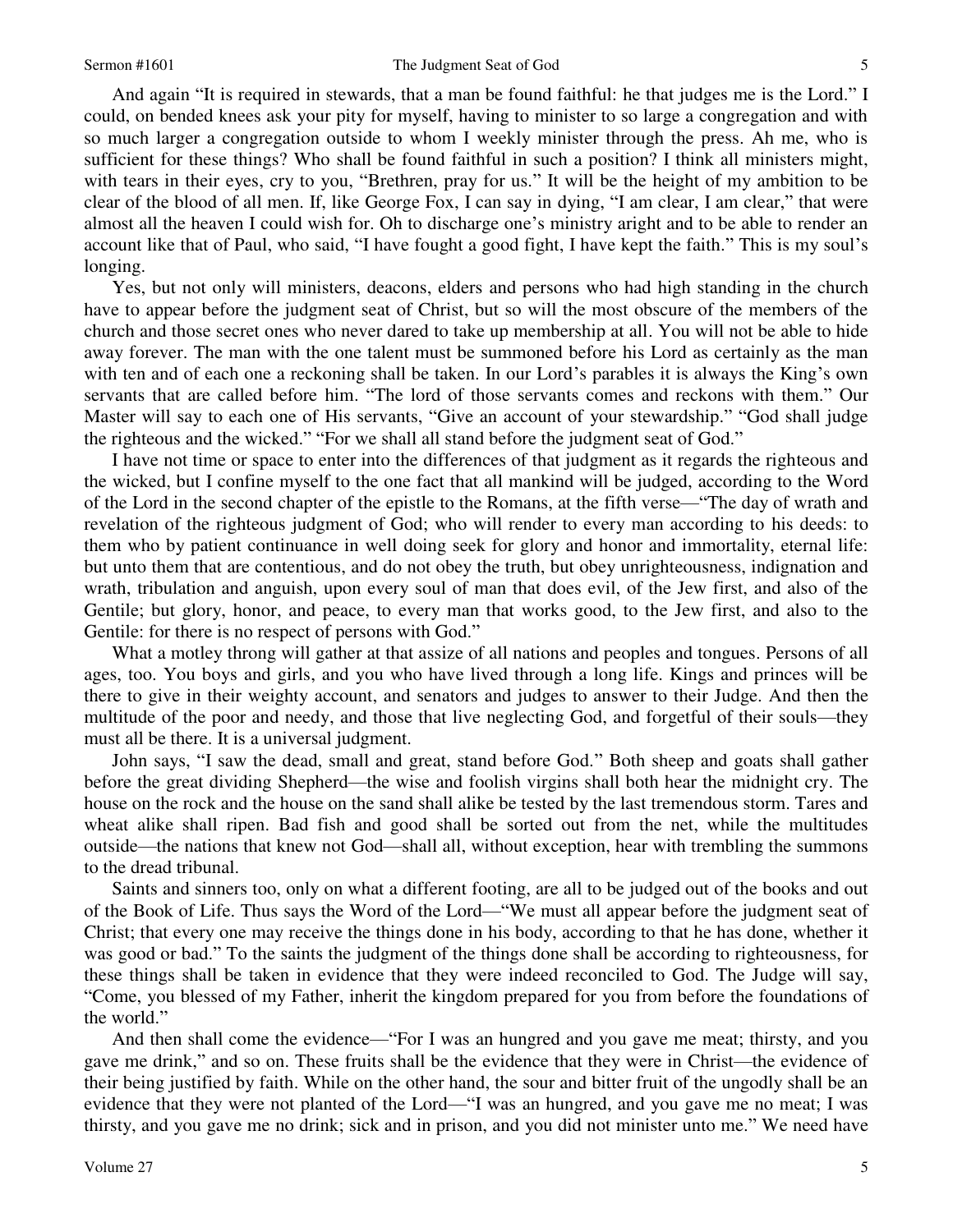no fear of the judgment to come when we know that we are in Christ, for who fears to enter a just court when he knows that by the highest authority he has already been cleared? How complete the Christian's safety! There will be no accuser. So bright will be the righteousness of a saint through faith that no accuser will appear.

 Hark, the herald gives forth the challenge! "Who shall lay anything to the charge of God's elect?" All through the court it rings. And God is there—the faithful and all-seeing God. Does He lay anything to their charge? Far from it. "It is God that justifies." Outside the court the voice demands, "Who shall lay anything to the charge of God's elect?" They hear it in heaven and angels, who have watched the race of every believer and seen how he has been running towards the goal, are silent as to any accusation. The challenge is heard in hell, where devils hate the godly, but they dare not forge a lie against them. Happy he who can say, "There is laid up for me a crown of righteousness which the righteous judge shall give me at that day." Mark, He will give it as Judge and on that day. How say some among you that there is no judgment for the saints? Who, then, need fear to enter the court when every accusation is silenced and a reward is expected?

 But still you say that the believer has sinned. Yes, but that sin has been forgiven and he has a righteousness with which to answer the law. I will show you ere I have done how the Christian has been judged, condemned, and tried, and in reference to him the essence of the judgment is past already, so that there can be no condemnation.

 Hence that second challenge, "Who is he that condemns?" The Judge is the only one who can condemn and we are sure that He will not, for, "It is Christ that died, yea rather, that has risen again, who also makes intercession for us." Tremble not, therefore, at the doctrine that we shall all appear before the judgment seat of Christ, but pray that, as John puts it, "We may have boldness in the day of judgment," because as Jude says, the Lord Jesus "is able to present you faultless before the presence of His glory with great joy."

 Not a single person shall escape the judgment. There shall be no omission from the calendar. Every being of the race of Adam shall answer for himself. "The kings of the earth, and the great men, and the chief captains and the mighty men, and every bondman, and every free man" must see the face of Him that sits upon the throne. We shall have to put in an appearance as men do in court when the are subpoenaed to attend.

 The word of Jesus is, "Behold I come quickly, and my reward is with me, to give every man according as his work shall be." Ah, how unwilling will rebels come before that throne! Pharaoh! you must see a greater than Moses. Herod! you must see the young child upon His throne. Judas! you hanged yourself to escape the judgment of your conscience, but by no means can you escape the judgment of your God. Though four thousand years have elapsed since men died, and their bodies may have melted quite away, yet when the trumpet rings out clear and shrill, their bodies shall live again and they must all come forth, each one to answer for himself at that grand assize before the Judge of all the earth, who must do right with each of them.

 Let us, then, bow before the solemn truth that God has appointed a day in which He will judge the world in righteousness by that man whom He has ordained.

**II.** The second truth, which we must make as prominent as ever we can, is that IT WILL BE A PERSONAL JUDGMENT for each one.

 This is the pith of what the apostle is saying—"So then every one of us shall give account of himself to God." The judgment will not proceed in a rough, indiscriminate manner, as upon a race or tribe, but each man will have to stand apart, and the account reckoned will not be of a family or a band, but of each individually for himself.

 Note this carefully, O men—We shall have to give an account, each man for his own actions, for his own thoughts, for his own words, for his own intention—nay, not only of that, but of *himself*. We shall each man have to give account of the state of his own heart, of the condition of his mind before God, whether he repented, whether he believed, whether he loved God, whether he was zealous, whether he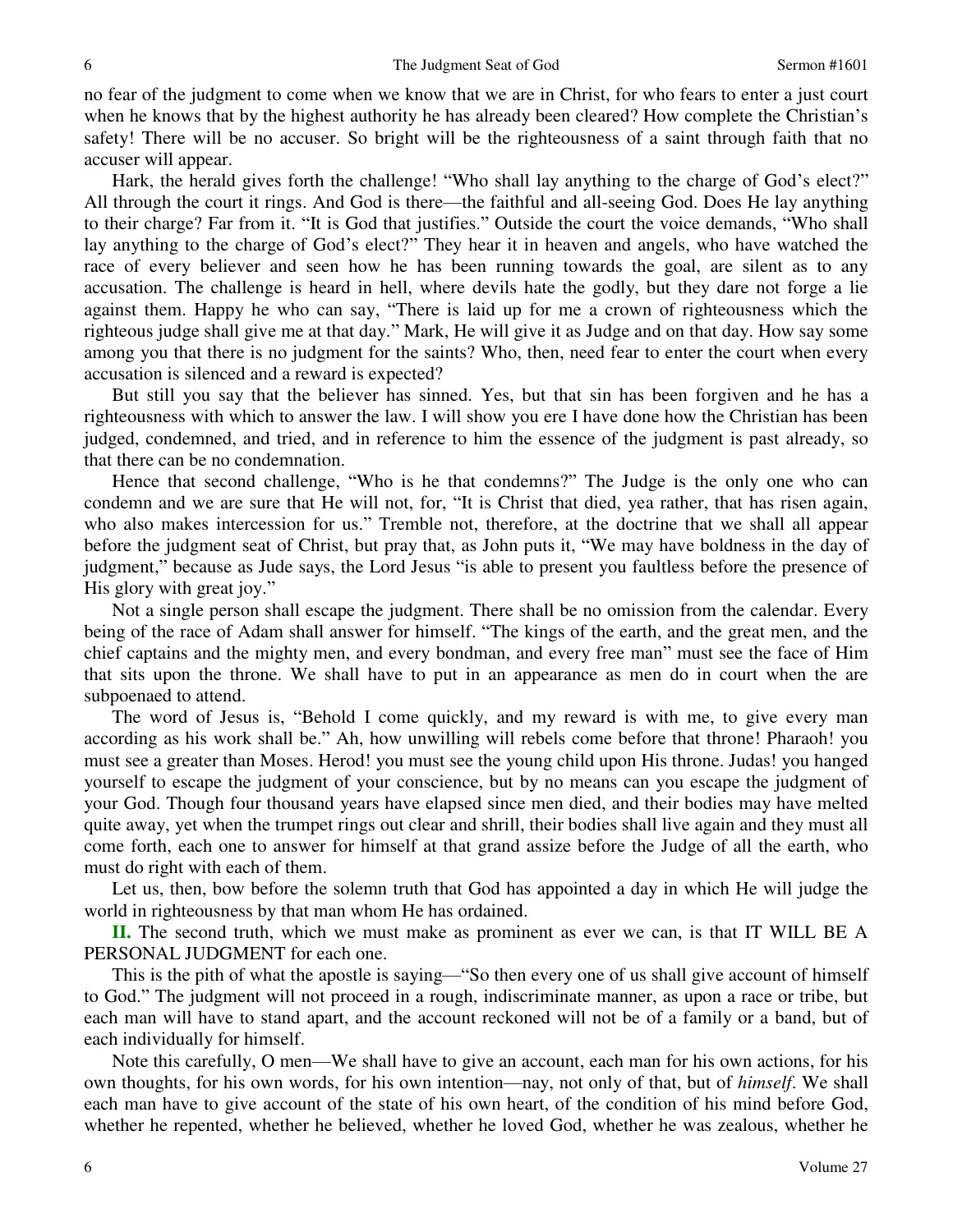was truthful, whether he was faithful. If it only dealt with actions, words, and thoughts, the account would be solemn enough. But we must each one give an account of *himself*—of what he *was* as well as what he *did*—of what was in his heart as well as of that which came out of it in his deeds. Oh, what a trial this will be!

 We shall then have to give an account of our judgments of others. We shall not have to answer for what they did, but for our daring to judge and condemn them. Did you ever think of this, you that judge others, that you are laying down the standard by which you will have to be judged yourselves? I generally find that those who are most severe towards others need and often expect great leniency towards themselves, but it will not be so at the last, for thus it is written—"With what judgment you judge you shall be judged."

 How easy it will be to judge the fault-finding at the judgment day. The judge will only have to say, "They have already condemned themselves. They have condemned their own faults as they saw them in others. They have used the sharpest judgments against less faults than their own—out of their own mouths let them take the sentence and depart." You will have to render no account for other people, but you will have to render an account of yourself and how you judged other people. The last account will be wholly personal, therefore see you to it.

 That account will, according to my text, have connected with it full *submission*. "As I live, says the Lord, every knee shall bow to me." You may say today, "I do not care about God." You will have to care about Him. As truly as God lives you will have to bow. You may say, "What matters it to me what Scripture say?" It will matter to you, as certainly as God lives, which is putting it on the most solemn certainty that can be. God has taken an oath about it and declares that you shall own His sway. You had better bend at once, for you must either break or bow. God means to have His sovereignty acknowledged by all mankind. Has He not made us? Do we not owe everything to Him? He will not have His crown rights denied forever. He is Lord of all and He swears by Himself that every knee shall bow and own it. You will have to come to it, my friend.

 Next, you will have to *confess*, so the text says. By this I understand that you will have to acknowledge that God is your Lord and Master, and had a right to your services, that you ought to have kept His law, that in sinning you have done unrighteously and acted as you ought not to have acted. That confession you will not be able to withhold. Oh how the wicked will bite their tongues when they have to acknowledge their folly and wrong doing. But it will have to come out of every man's mouth.

 When God pronounces sentence and the ungodly are sent down to hell, they will give their own assent to His righteousness in condemning and punishing them. The verdict of the castaways in hell is that they deserve it and this is, indeed, the hell of hell—that they cannot deny the justice of those pains which come upon them as the result of their disobedience. God will see to it that we shall justify Him either in life or in death, by confessing that He is righteous.

 I appeal to you, my dear hearers, whether you are ready with your account which you will have to render to God. Have you kept one at all? Sometimes when men appear before a court they plead that they have no books and it is always a bad sign. You know what the judge thinks of him. Can you dare to examine yourself and answer questions? Can you give an account of your stewardship? Have you kept it correctly, or have you credited yourself with large things where you ought to have debited yourself? Your fraud will be discovered, for the great Accountant will read it through and will detect an error in a single moment. Is your account kept correctly and are you ready to render it in at this moment?

 Christian brother, you and I might hold back a little before we could say "Ay" to that and yet I trust we could say it, for we know ourselves to be accepted with God. As for those who have scarcely thought of their God, their Maker, what will they do? What can they do, when each one of them must give an account before God and they have no account except that which will condemn them for having wasted their Master's goods, for having defrauded the eternal God of that which was justly His due and having spent upon their lusts that which ought to have been dedicated to their God?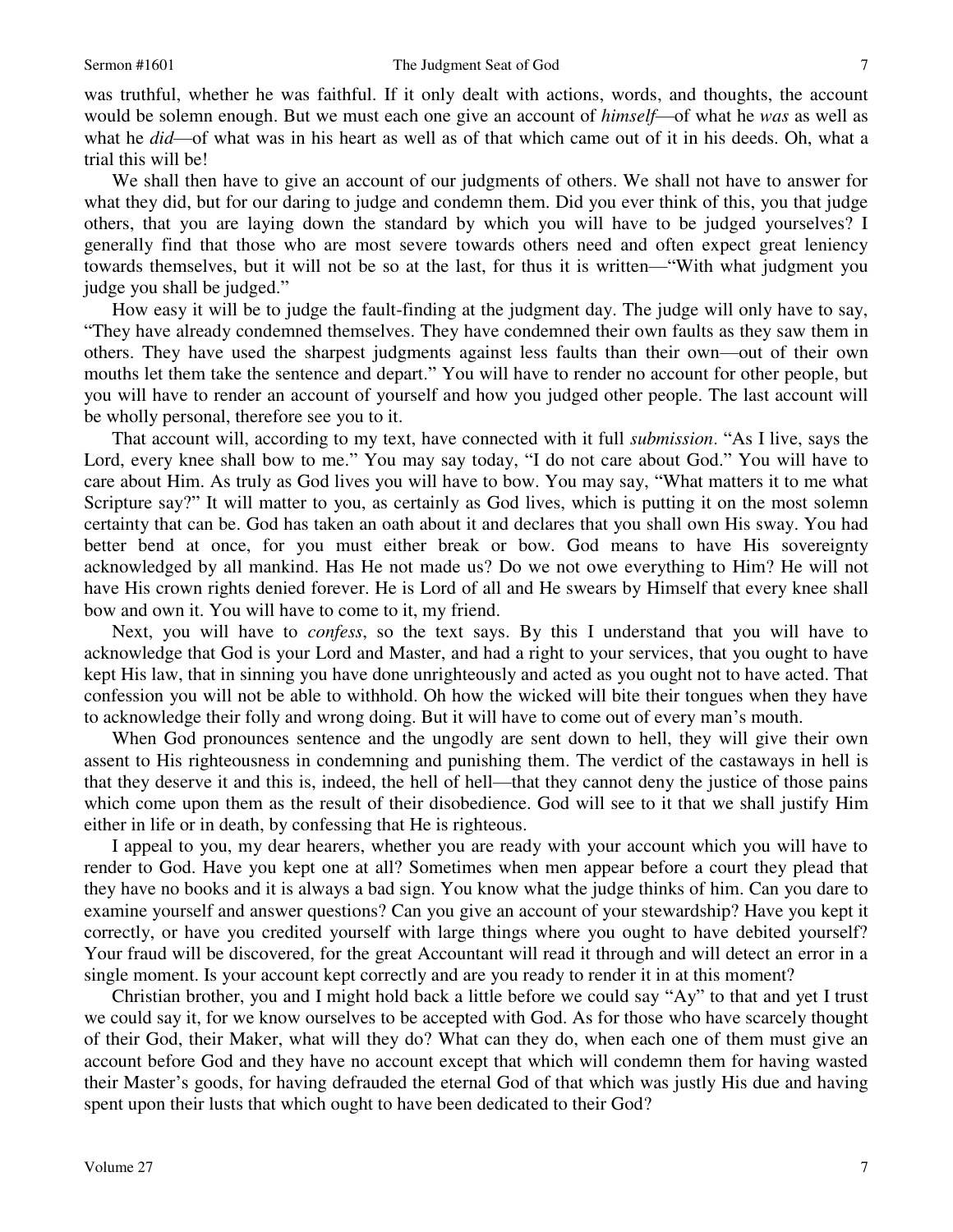This judgment, then, will be personal. You cannot put your godly mother into the scale with yourself. You cannot associate your dear old father with yourself in judgment. O children, you cannot be judged by your ancestry, but by your acts, for it is written—"The Son of man shall come in the glory of his Father with his angels; and then he shall reward every man according to his works." Oh, see you to it. God help you to do so.

#### **III.** Thirdly, THIS JUDGMENT WILL BE DIVINE.

"We shall stand before the judgment seat of God." The judgment will be universal, personal, divine—and because it is the judgment seat of God, it will be a judgment *according to truth*. God will make no mistakes. He will not impute any wrong to us undeservedly and He will not give us credit for right because we bore the appearance of it. He will search to the very core and essence of the matter. Are you ready to be tried as by fire? Trial by fire is but a scant figure of trial by the searching eye of the Most High God.

 He will test us *by the supreme standard* of perfect justice. We judge by one another, and if we are as liberal, or as prayerful, or as gracious as others, we consider that it is all right. But the balances of the sanctuary are far more exact. It will not be you in one scale and I in another—and if I am as gracious as you, we shall both be accepted. Ah, no. There is another standard than that—the standard of truth and grace in the heart, and real love to God, and conformity to the image of Christ. Judge you whether you can stand that test.

 That judgment will be most *searching*. "The Lord ponders the hearts." He will not judge after the sight of the eyes, but search out our secrets. Then shall the foundations be tested, then shall all that the man rested on and stayed himself upon be tried—whether it be the Rock of Ages or whether it be the mere sand of presumption. There will be no such trial day before or after as that day of the assize of God. "For God shall bring every work into judgment, with every secret thing, whether it be good, or whether it be evil."

 That judgment will be *impartial*. You and I are always partial in weighing ourselves. We generally give the most lenient verdict except when we happen to be despondent in spirit and then we are morbidly sensitive. But God will judge us without partiality. Rich friend, that diamond ring will answer no purpose in that day. My ladies, those fine garments will make no impression in that court. My learned friend, that handle to your name will be of no avail. And you, fine sir, with your knighthood, earldom, or dukedom, will be none the better off, for coronets and even imperial crowns all go for nothing before the throne of God, who is no respecter of persons.

 This judgment will be *final*. The sentence of the Supreme Court will settle all. Does He say, "Depart you cursed"? They can do no other. Does He say, "Come you blessed"? Oh, how blessed to enter into the eternal Home. May none of you ever hear Him say, "Depart," for He will never reverse the sentence. You will have to depart and keep on departing, going further, further, and further away from Him who is hope and life and joy. There is no hope held out that He shall ever say, "Come back again, you cursed." But no, "Depart into everlasting fire in hell." God save us from such an ultimatum as that.

 At the last judgment certain sins will prove to be of heavy weight. I will do no more than mention a few of them. There is one that is never treated leniently by any judge—it is contempt of court. God will speedily condemn those who have despised His authority. Are there any such here who have despised the Lord their God and set at nought His counsel? They seldom or never think of God or His law, or even regard His day. But they say, "Who is the LORD that we should obey his voice?" Beware, you despisers and wonder and perish, for the Lord our God is jealous of His great name and He hears the voices of them that scoff at Him.

 Rejection of mercy is also a high crime and misdemeanor. The Judge who shall sit upon the throne has already presented mercy to all of you and the unconverted among you have refused it. Surely you deserve the deepest hell who slight eternal love. If the Judge can say, "The prisoner at the bar has had the glad tidings of forgiveness presented to him, but has refused to listen to the gracious message, or having listened and being almost persuaded, he nevertheless put it off to a more convenient time—and